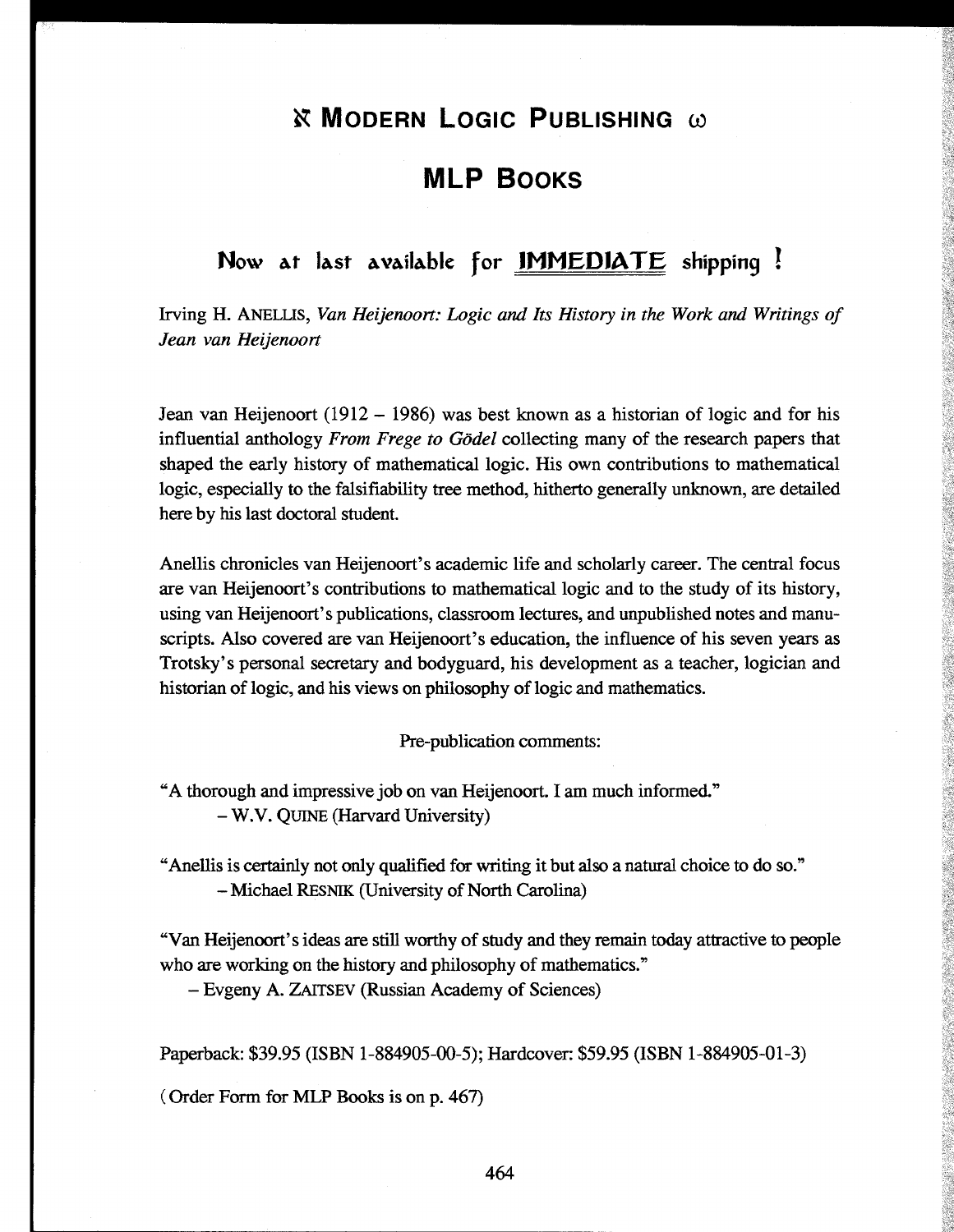#### RENEWAL NOTICE

Subscriptions for volume 4 of MODERN LOGIC expire with the present issue. To ensure continued receipt of your subscription now for volume 5, a Subscription Renewal Order Form for individual subscribers will be found on page 268. We anticipate that all subscription rates will be increased by approximately 11 % beginning with vol. 6 (1996) in order to keep pace with escalating production costs. As an expression of our appreciation for the support of our subscribers, we are therefore offering multiple-year subscriptions (2 and 3-years) to permit loyal subscribers to renew at current subscription rates through vol. 7 (1997) and avoid being impacted by next year's anticipated cost increase.

In order to decrease the expense and time of paperwork and the inconvenience of yearly renewals, we will also begin offering automatic renewals to individual subscribers. At the end of each subscription year, your credit card will be billed automatically for the forthcoming volume. You may cancel your participation in automatic subscription renewal at any time by sending a written cancellation notice to the Order & Subscription Department. In order to take advantage of this convenience, merely check the appropriate box on the Subscription Renewal Order Form and providing your credit card information and authorization signature.

Because of escalating production costs for MODERN LOGIC, the *History of Logic Newsletter* can unfortunately no longer included beginning with 1995 individual subscriptions to MODERN LOGIC. Copies of the *Newsletter* will continue to be available for \$15 for a one-year subscription of 6 issues per year.

For your convenience you may also order copies of the 1995 Modern Logic Calendar for \$7 each when you resub scribe. The Calendar celebrates the lives of logicians and contributors to the growth and development of modern mathematical logic, listing the major anniversaries in the lives of logicians. The 1995 edition of the Calendar is expected to include biographies of Viktor Viktorovich BOBYNIN, Charles Lutwidge DODGSON (Lewis CARROLL), Kurt GRELLING, Andrei Nikolaevich KOLMOGOROV, Djuro KUREPA, Gottfried Wilhelm LEIBNIZ, Jan LUKASIEWICZ, Rózsa PÉTER, Platon Sergeevich PORETSKIJ, Bertrand RUSSELL, Giovanni Girolamo SACCHERI, and Nikolai Aleksandrovich VASIL'EV.